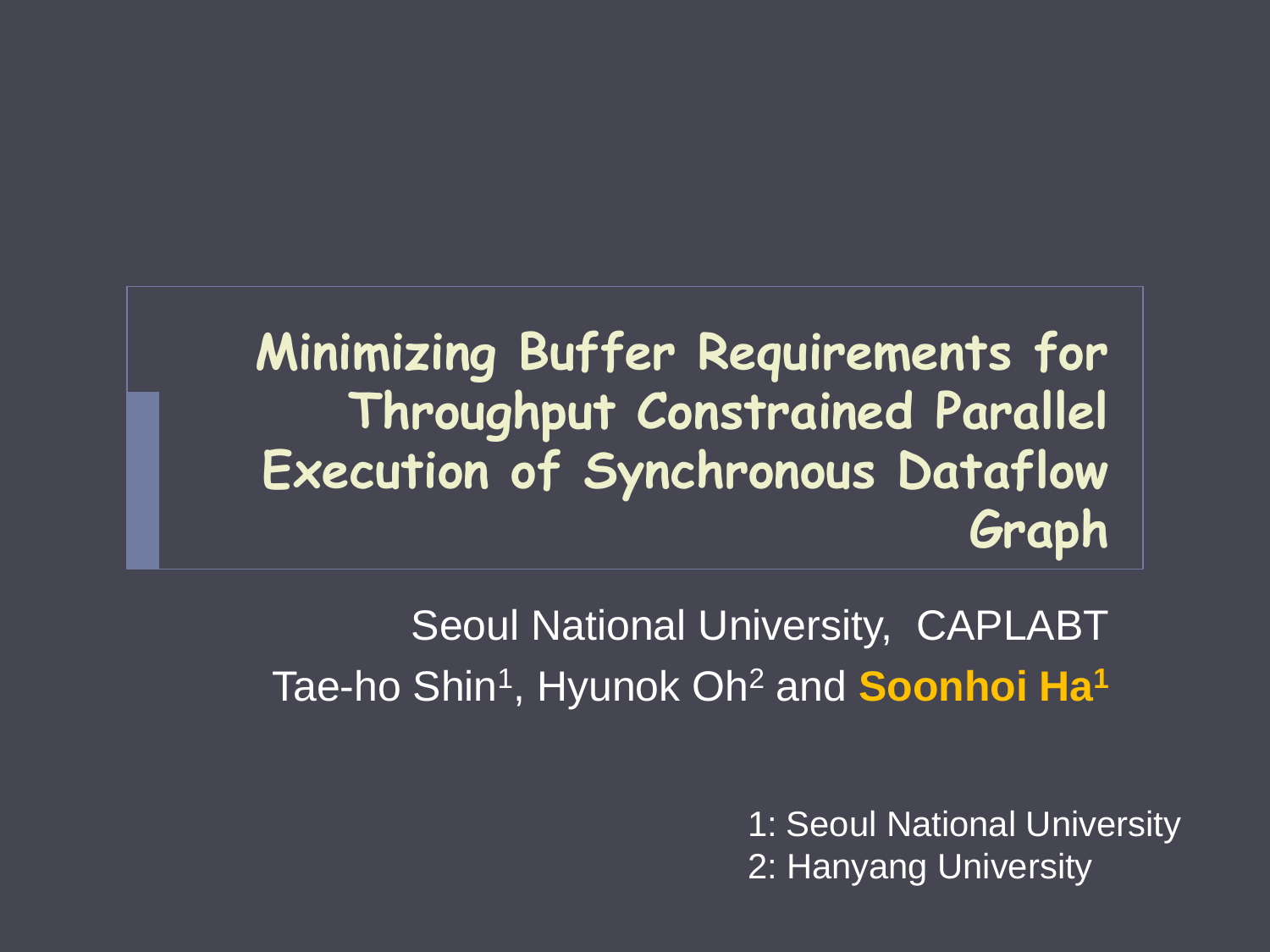### **Contents**

#### **F**Introduction

- ▶ Motivational Example
- ▶ Related Work
- **Problem Definition**

#### Proposed Solution

- ▶ Overall Structure
- ▶ Proposed Dynamic Scheduling Method

#### Experiments

#### ▶ Conclusion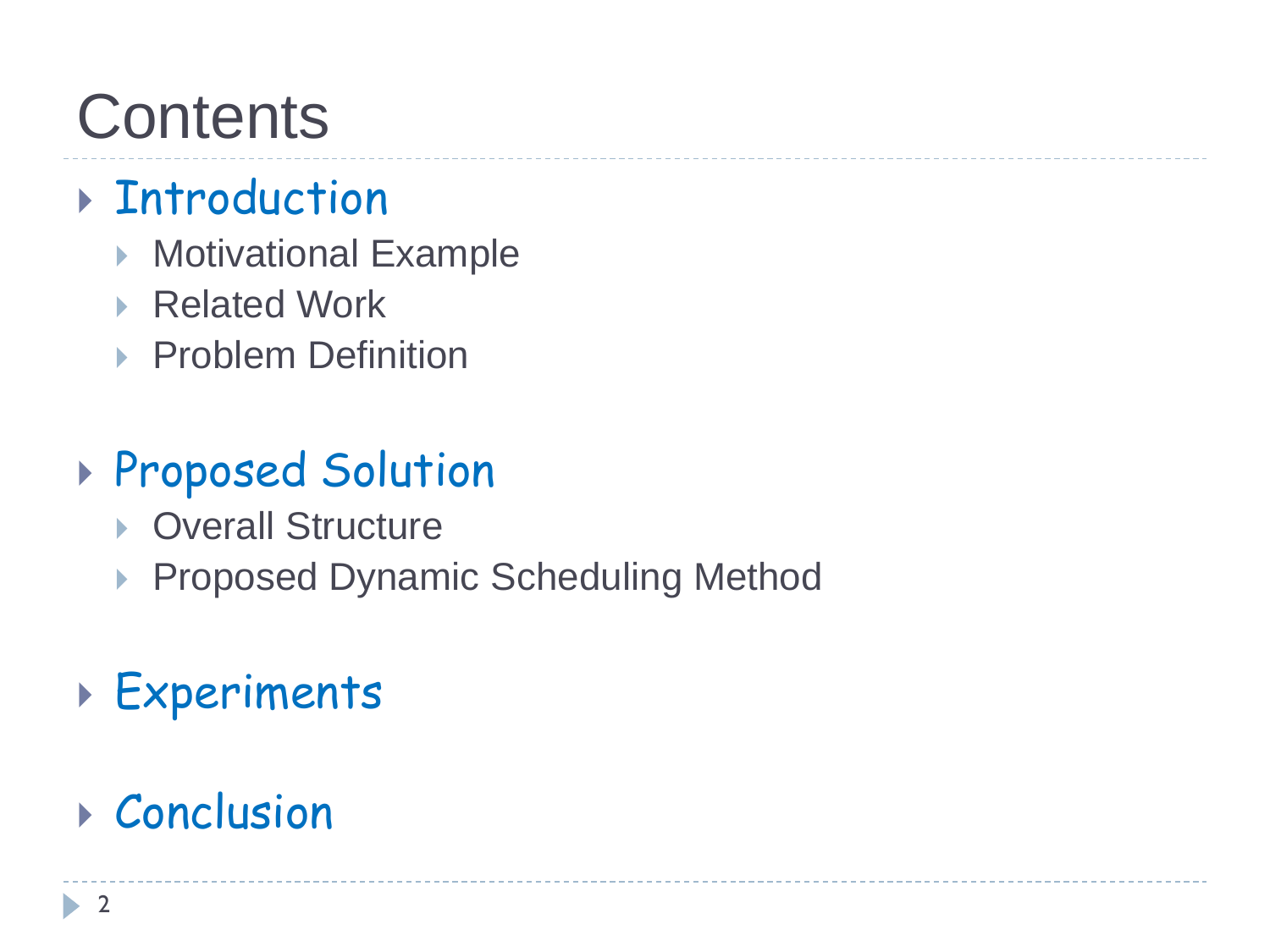# Motivational Example

- A (Simple) SDF Graph
	- node: computation block
	- ▶ arc: FIFO queue
	- ▶ Sample rate: number of samples consumed or produced per node firing



- A node is fireable only after it has enough number of samples on all input arcs
- A mapping instance (nodes to processors)

| <b>Node</b>            | A B C |                  |  |
|------------------------|-------|------------------|--|
| Mapped Processor 1 2 3 |       |                  |  |
| <b>Execution Time</b>  |       | $1 \overline{2}$ |  |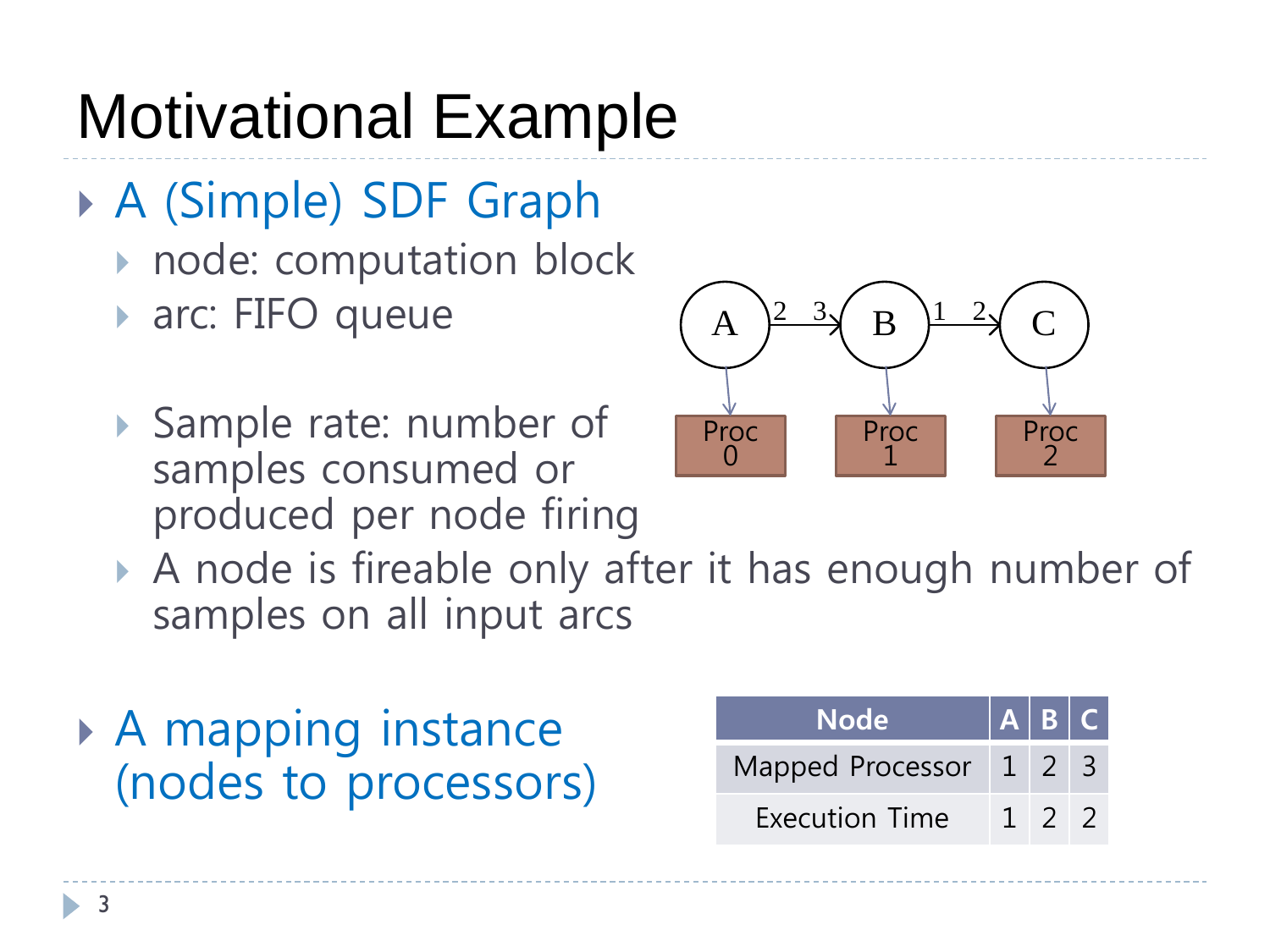### Arc buffer size affects the throughput!



| <b>Node</b>              | $A$ $B$ $C$ |                  |  |
|--------------------------|-------------|------------------|--|
| Mapped Processor   1 2 3 |             |                  |  |
| <b>Execution Time</b>    |             | $1 \overline{2}$ |  |

▶ Scheduling result when the buffer size of arc AB is 4



▶ Scheduling result when the buffer size of arc AB is 6

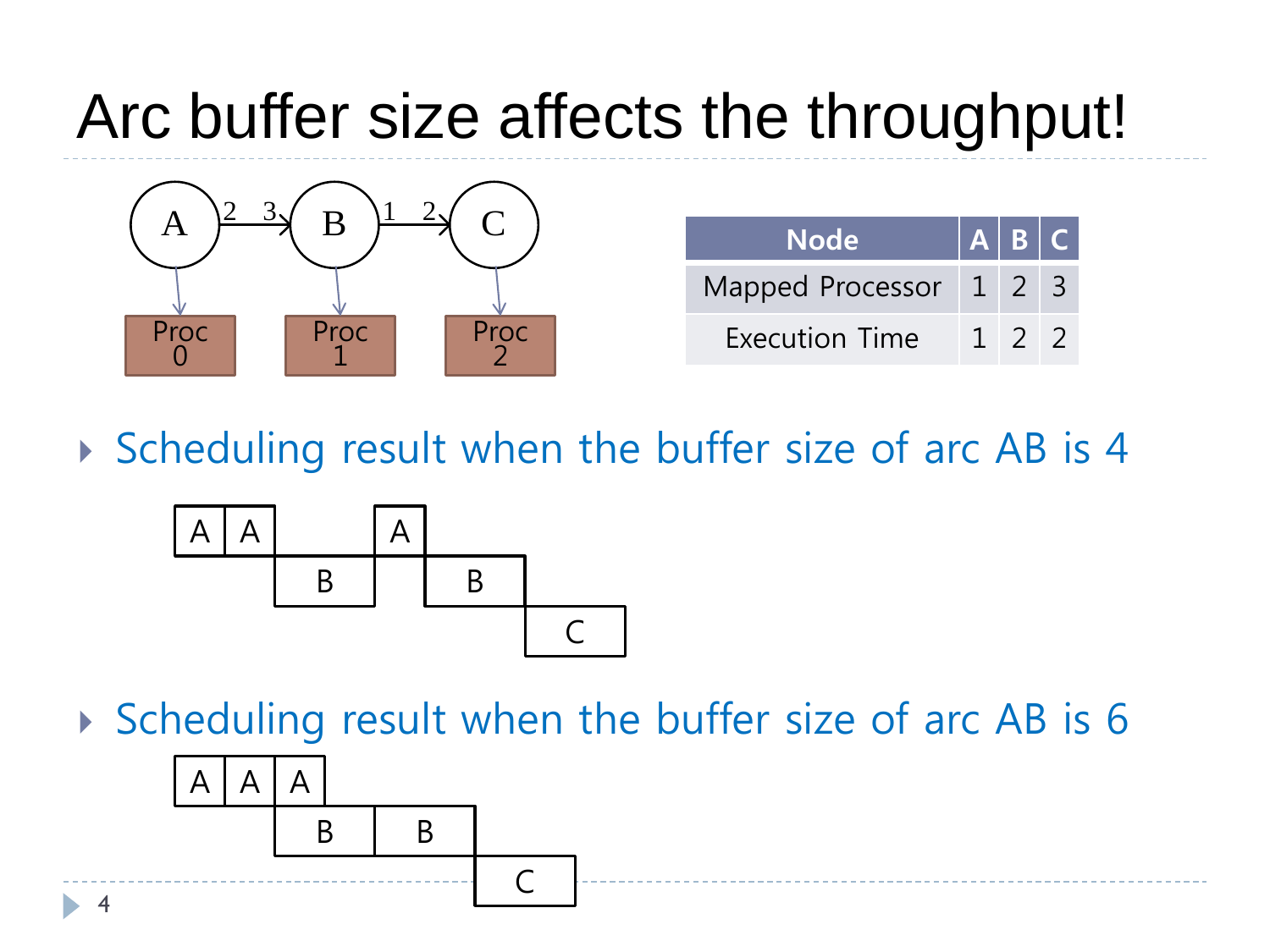### Unfolding affects the throughput!

Motivational Example 2





<Scheduling result without unfolding>

| <b>Node</b>                | $A$ $B$ $C$ $D$ $E$ |                |  |
|----------------------------|---------------------|----------------|--|
| Mapped Processor 2 1 1 2 2 |                     |                |  |
| <b>Execution Time</b>      |                     | $\overline{1}$ |  |



<Scheduling result with 2-unfolding>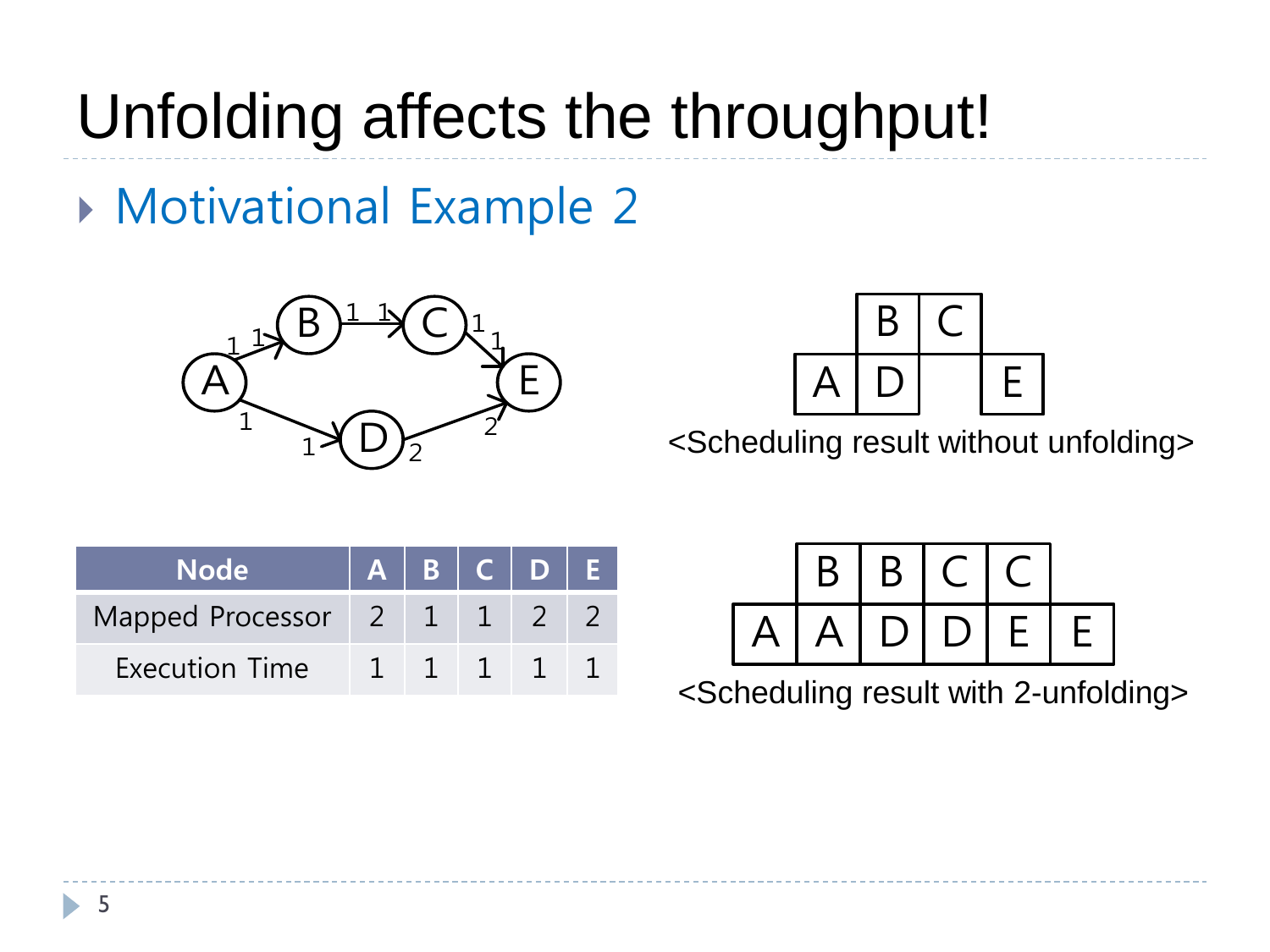# Related Work

#### Related Work

| Scheduling<br><b>Policy</b>         | <b>Fixed Number of</b><br><b>Processors</b>                    | Unlimited Number<br>of Processors   |
|-------------------------------------|----------------------------------------------------------------|-------------------------------------|
| <b>Static scheduling</b>            | Pipeline, max-plus, model<br>checking, scenario based,<br>etc. | Without unfolding<br>With unfolding |
| <b>Dynamic</b><br><b>Scheduling</b> | <b>Proposed Method</b>                                         | N/A                                 |

- All previous work assumed "static scheduling"
- The optimization problem is NP-hard
- Extensive work has been performed recently prove that the problem becomes practically important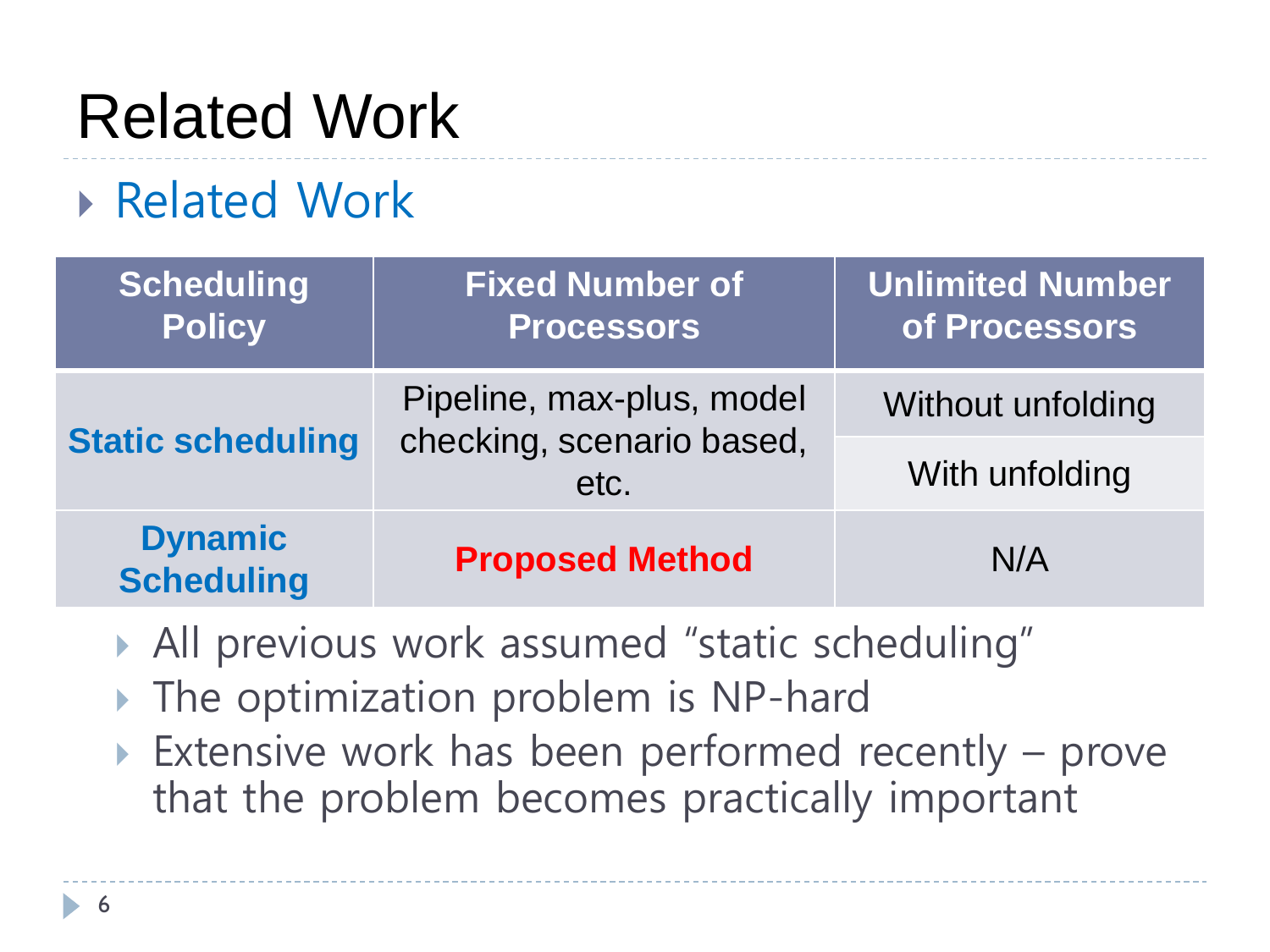### Dynamic vs Static scheduling

- ▶ Pros of dynamic scheduling over static scheduling
	- ▶ Can get the effect of unfolding naturally
	- ▶ Easy to represent of schedule and uses less memory space
	- May improve system performance when the execution times are vary at run-time

#### But we need

- ▶ Run-time system to schedule the nodes dynamically
- $\triangleright$  Priority assignment to the mapped nodes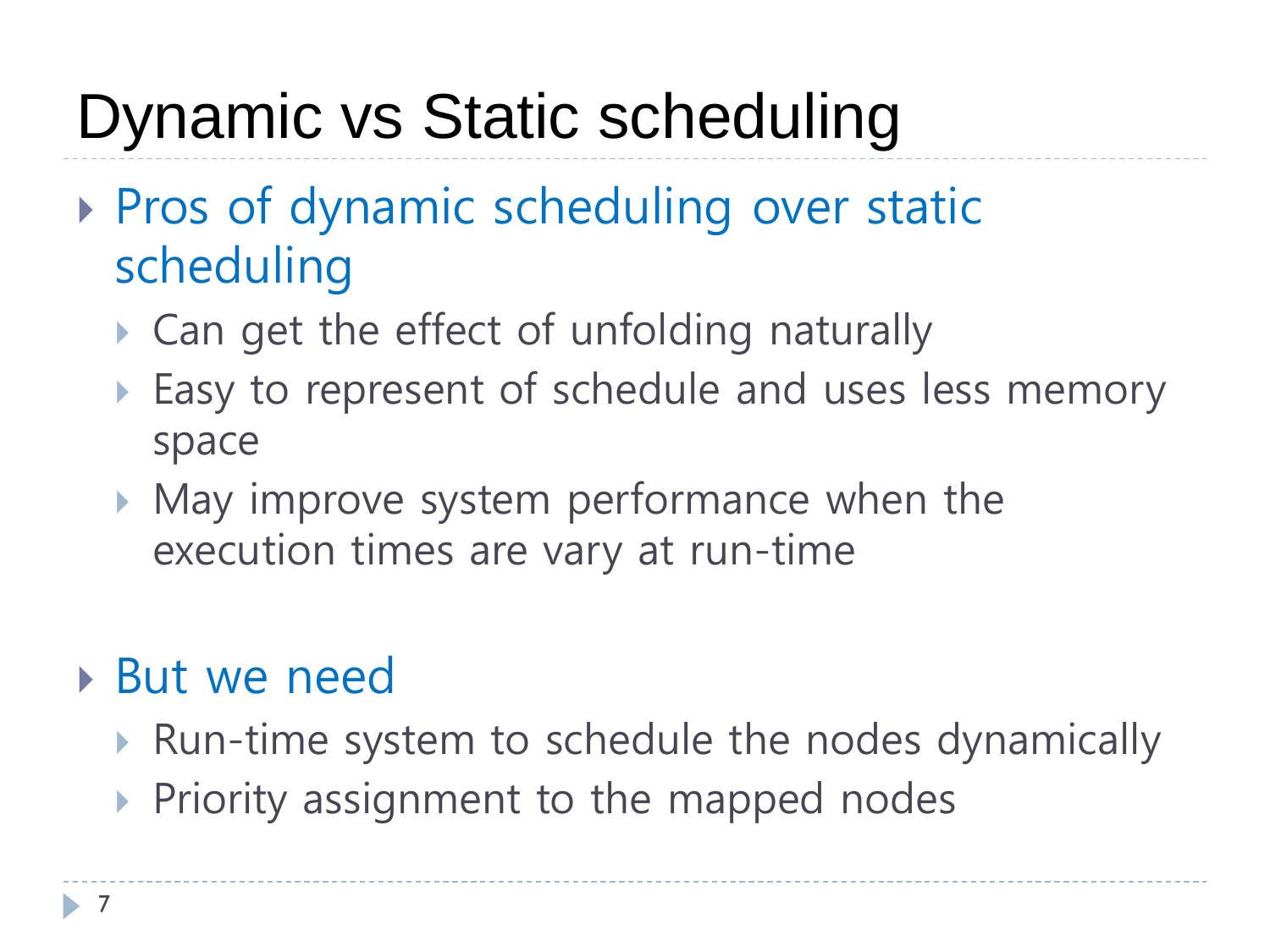# Problem Definition

### ▶ Input

- ▶ Target Architecture: A heterogeneous MPSoC
- ▶ Input Information
	- ▶ An SDF graph with given execution time of nodes
	- ▶ A given static mapping of nodes to processors
	- A known dynamic scheduling policy on each processor
- ▶ Constraints: Throughput

#### Problem

- Minimize the total buffer requirement and determine the buffer size of all arcs
- ▶ (Determine the priority of the mapped nodes)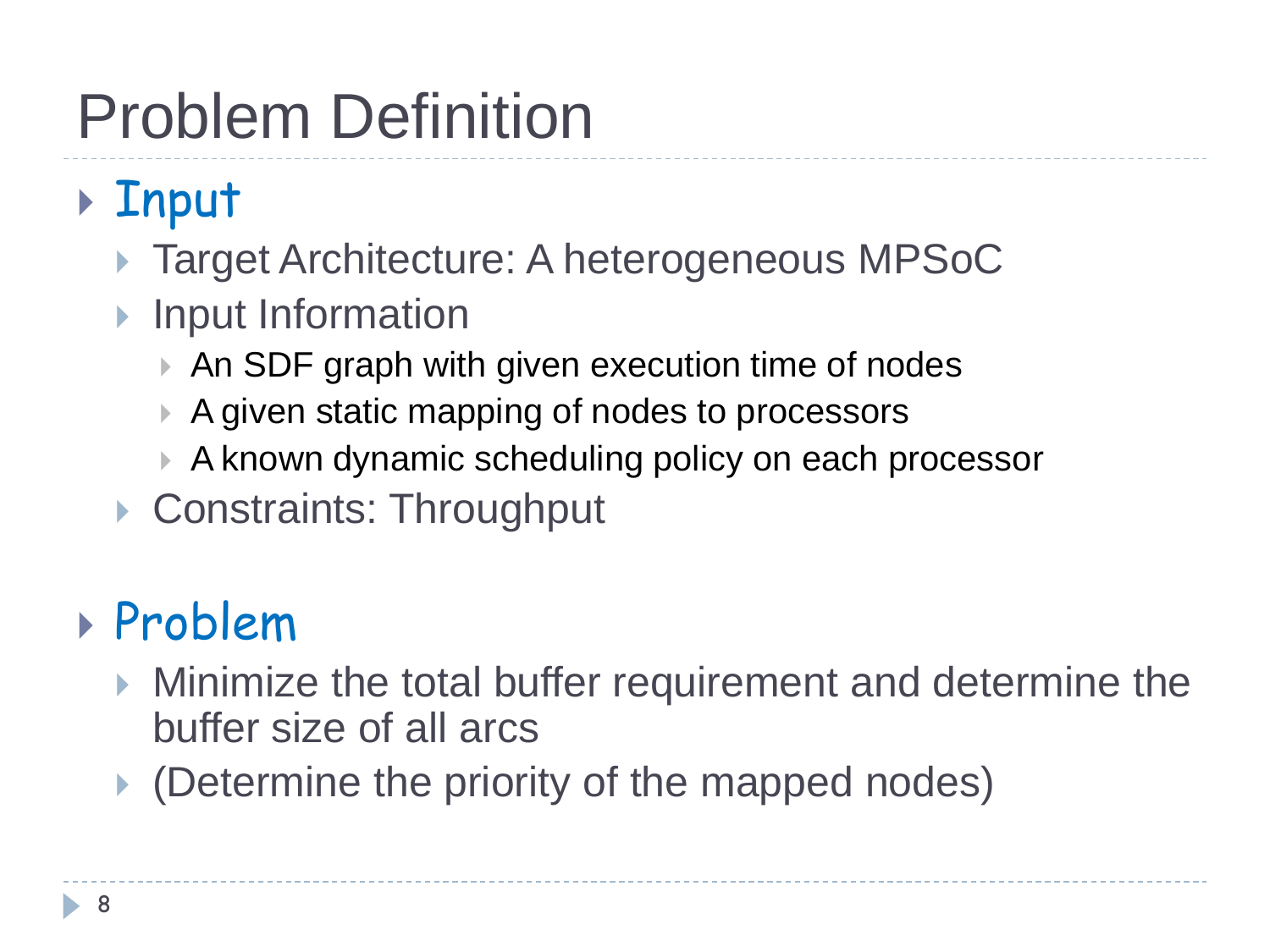### Proposed Solution

#### Overall Optimization Flow

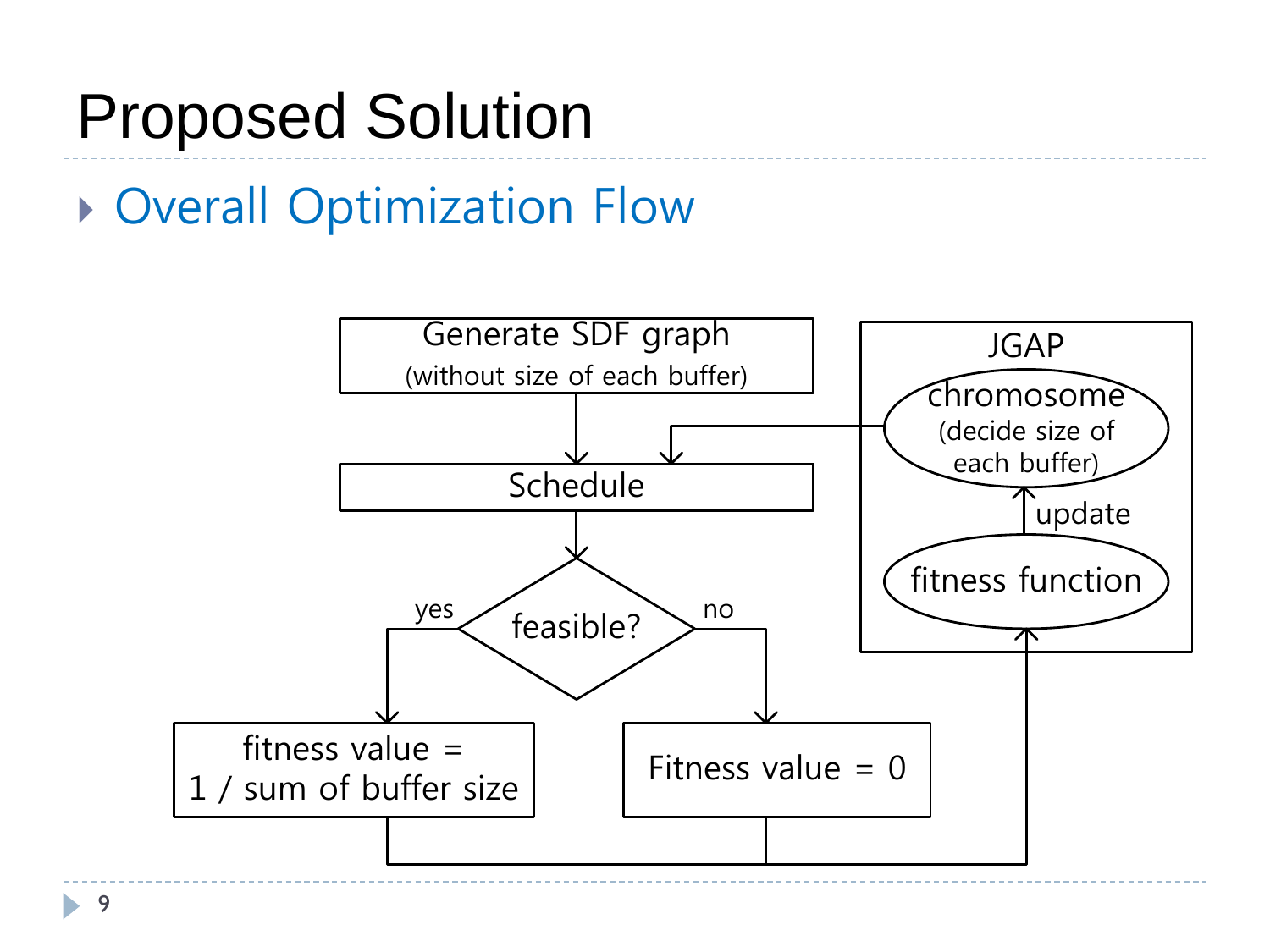### GA-based Heuristic

#### JGAP package is used for current implementation

 The size of each buffer size is encoded into chromosome and GA evaluate chromosome by scheduling dynamically with encoded buffer size information



- Fitness value of chromosome is determined by feasibility of scheduling result based on given throughput constraint
- ▶ Optimization process is repeated until fitness value converges or pre-defined upper bound of generation steps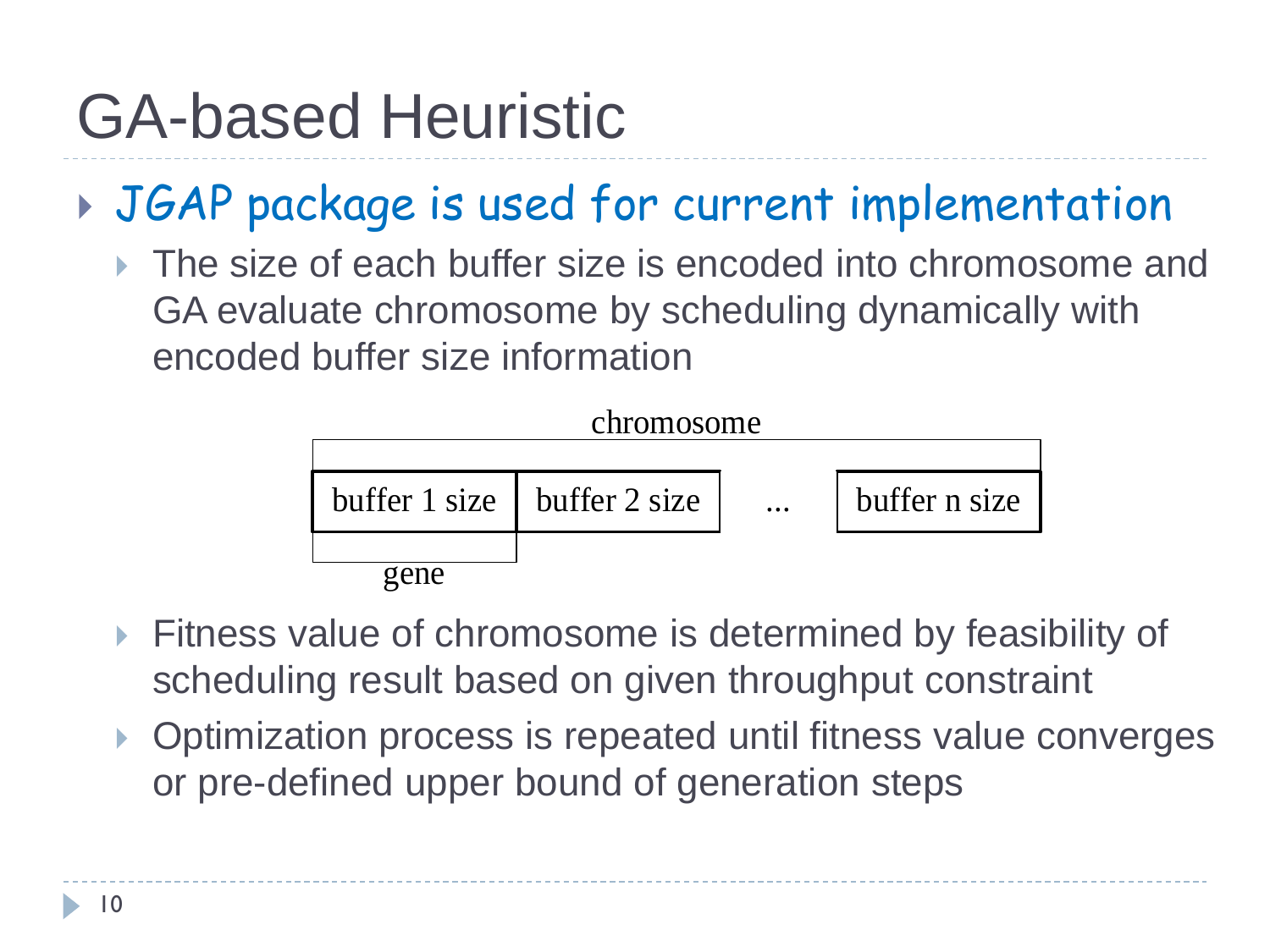### Feasibility Analysis

- Simulate the system in which each processor performs dynamic scheduling of the mapped nodes for each candidate solution (given buffer sizes of all arcs)
	- All mapped nodes are assigned priorities
	- We consider the communication overhead between processors as well as execution time variation of the nodes
	- We repeat the execution of the graph until we obtain the throughput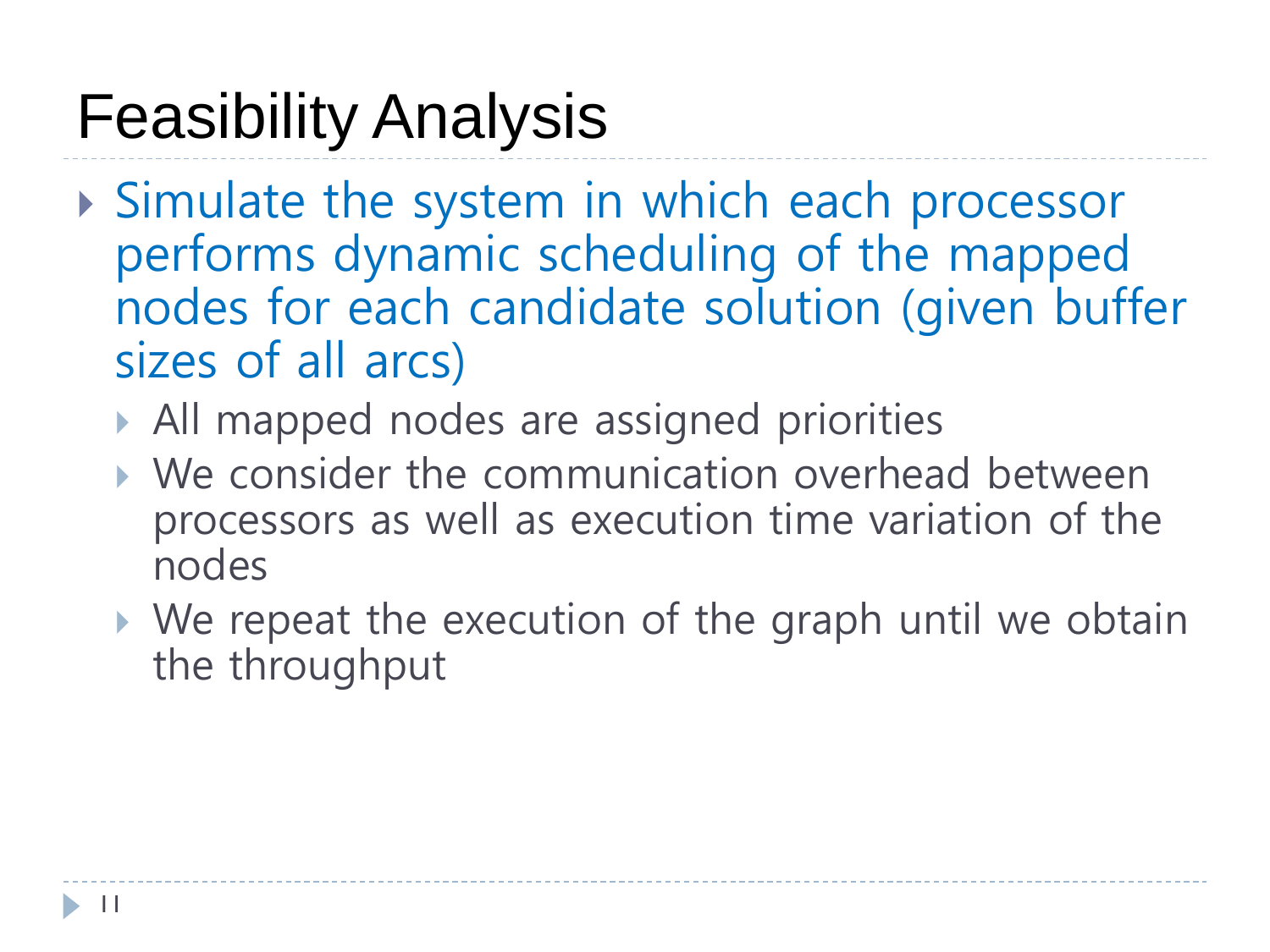# Throughput Computation

#### Approximate throughput

Since there is no quarantee that the same scheduling pattern will be repeated in dynamic scheduling, the following equation is defined to calculate throughput in dynamic scheduling

$$
T(G) = \lim_{n \to \infty} \frac{n}{\text{time to finish n interactions}}
$$

- If the number of iterations are increased to infinite, the value of equation converges to specific value and it can be considered as throughput
- In most case, **after 10 iterations** the value converges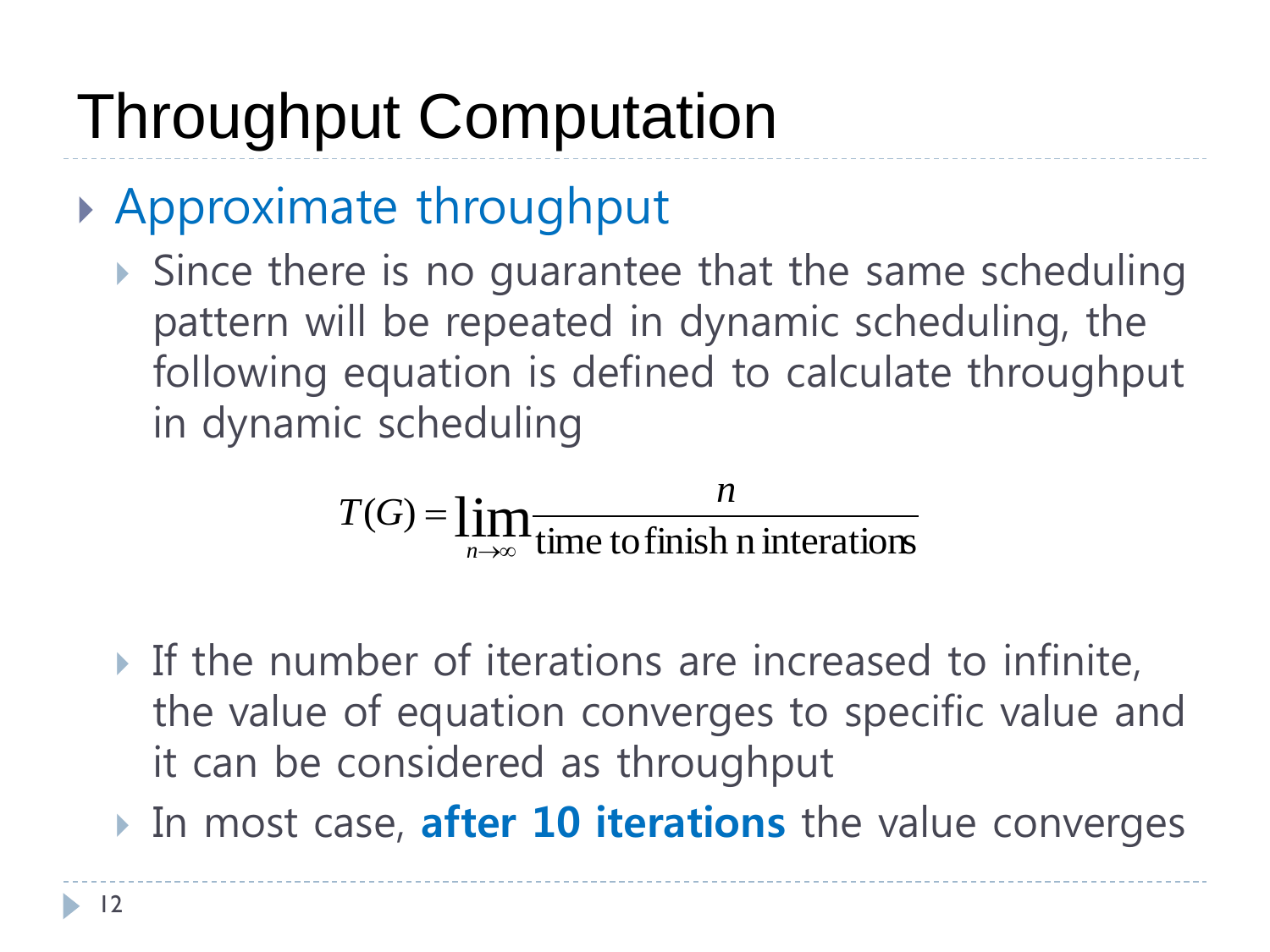# Priority Assignment

#### ▶ Proposed heuristic

- We assign a different priority of each invocation for a same node
- ▶ To set priority to each node invocation, calculate "as late as possible(ALAP)" scheduling time to sink node as following
	- $\triangleright$  P(N<sub>last</sub>) = Ex(N) + max{P(K<sub>1</sub>)} where node K is in {successors of node N}
	- $\triangleright$  P(N<sub>k</sub>) = P(N<sub>last</sub>) + (rep(N) k) \* Ex(N)

▶ Optimal assignment is left as a future work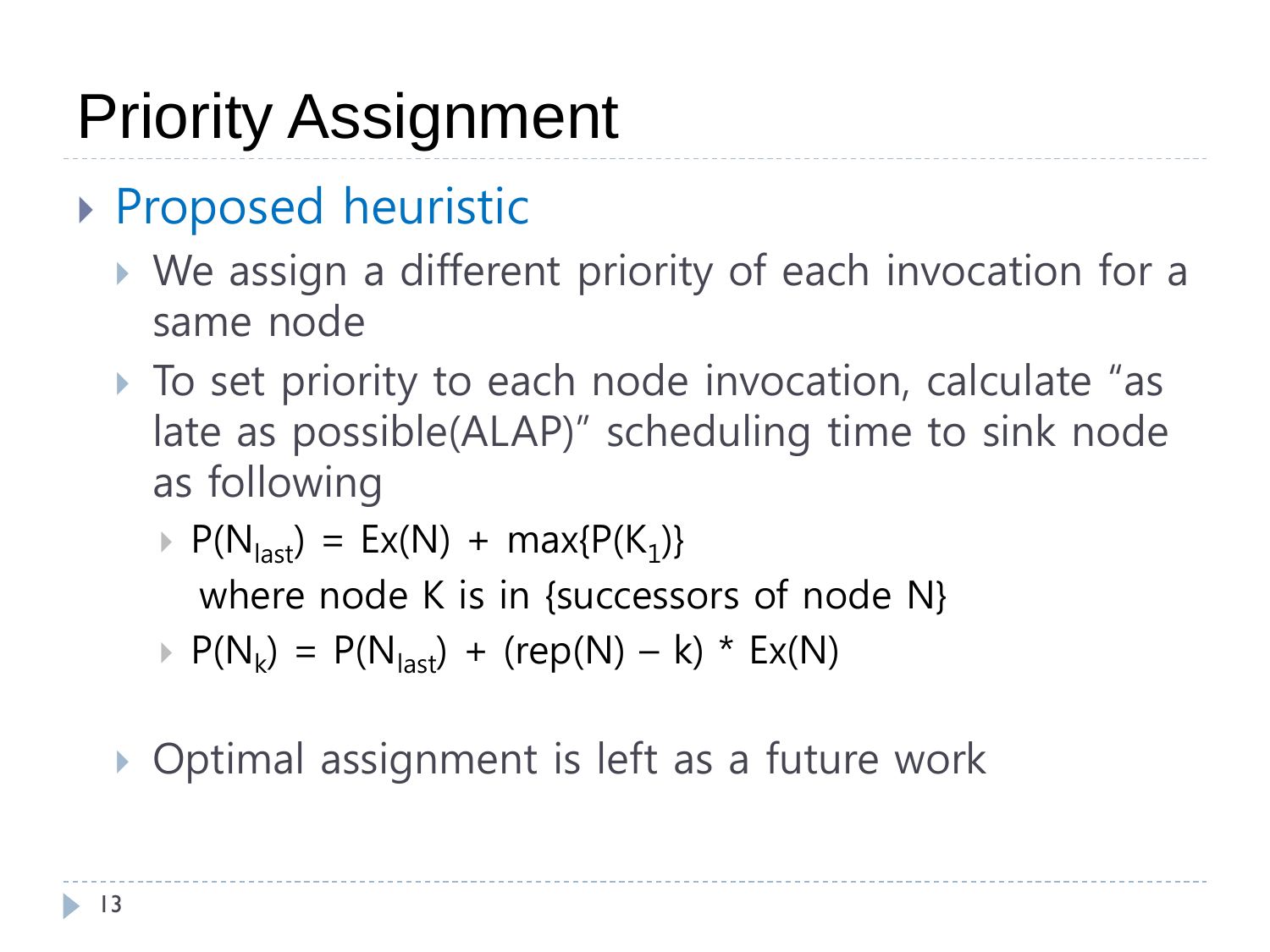### Experimental Results

 Comparison of total buffer size with an optimal solution in [14]

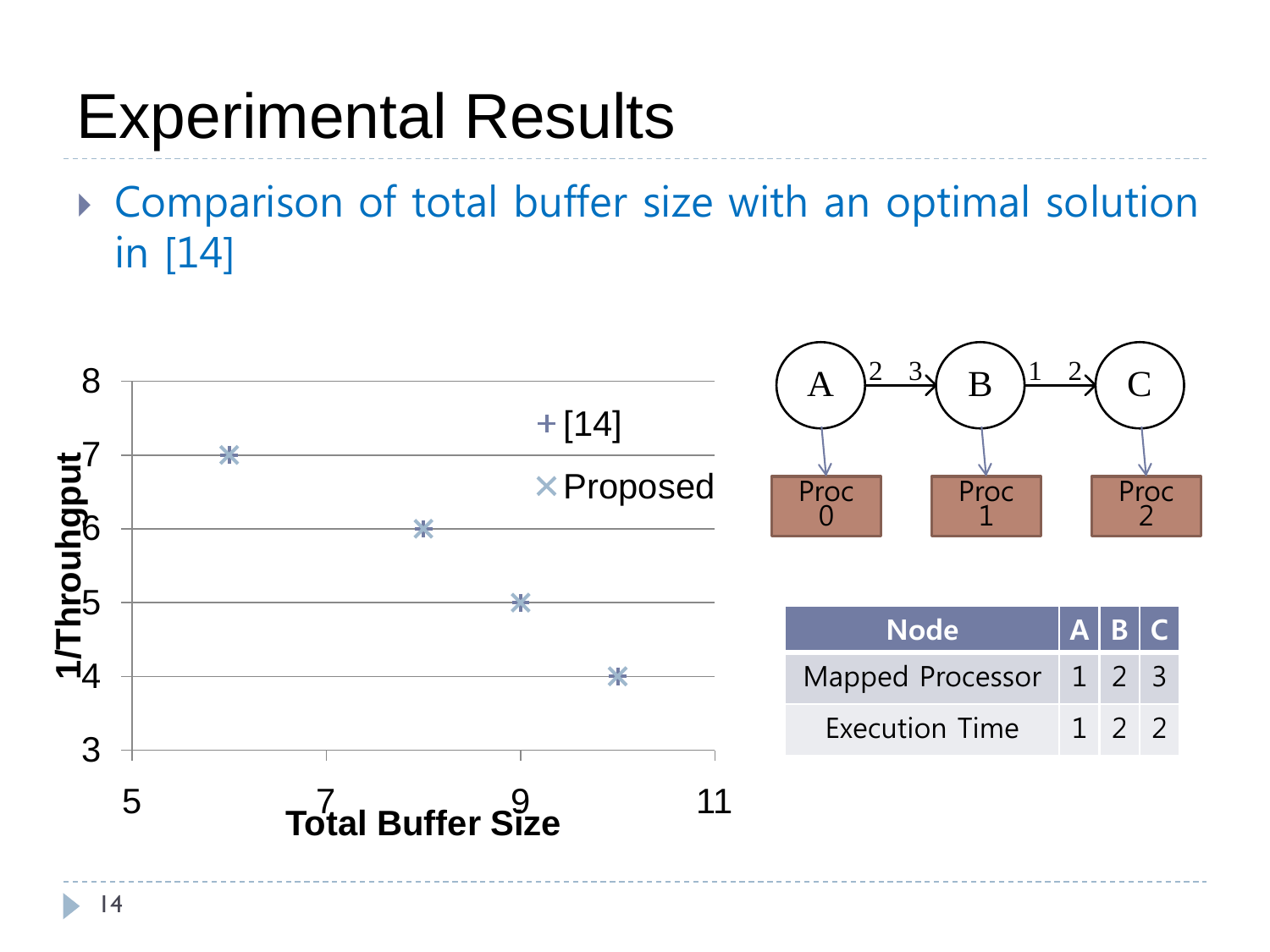# Comparison with a pipelined method

- Pipelining is a popular way of throughput improvement
- But pipelining needs pipeline buffers.
- Paper [11] finds an sub-optimal pipelining for an SDF graph without considering unfolding

|                        | Throughput | Total buffer size |
|------------------------|------------|-------------------|
| [11]                   | 1/3        |                   |
| <b>Proposed Method</b> | 1/3        |                   |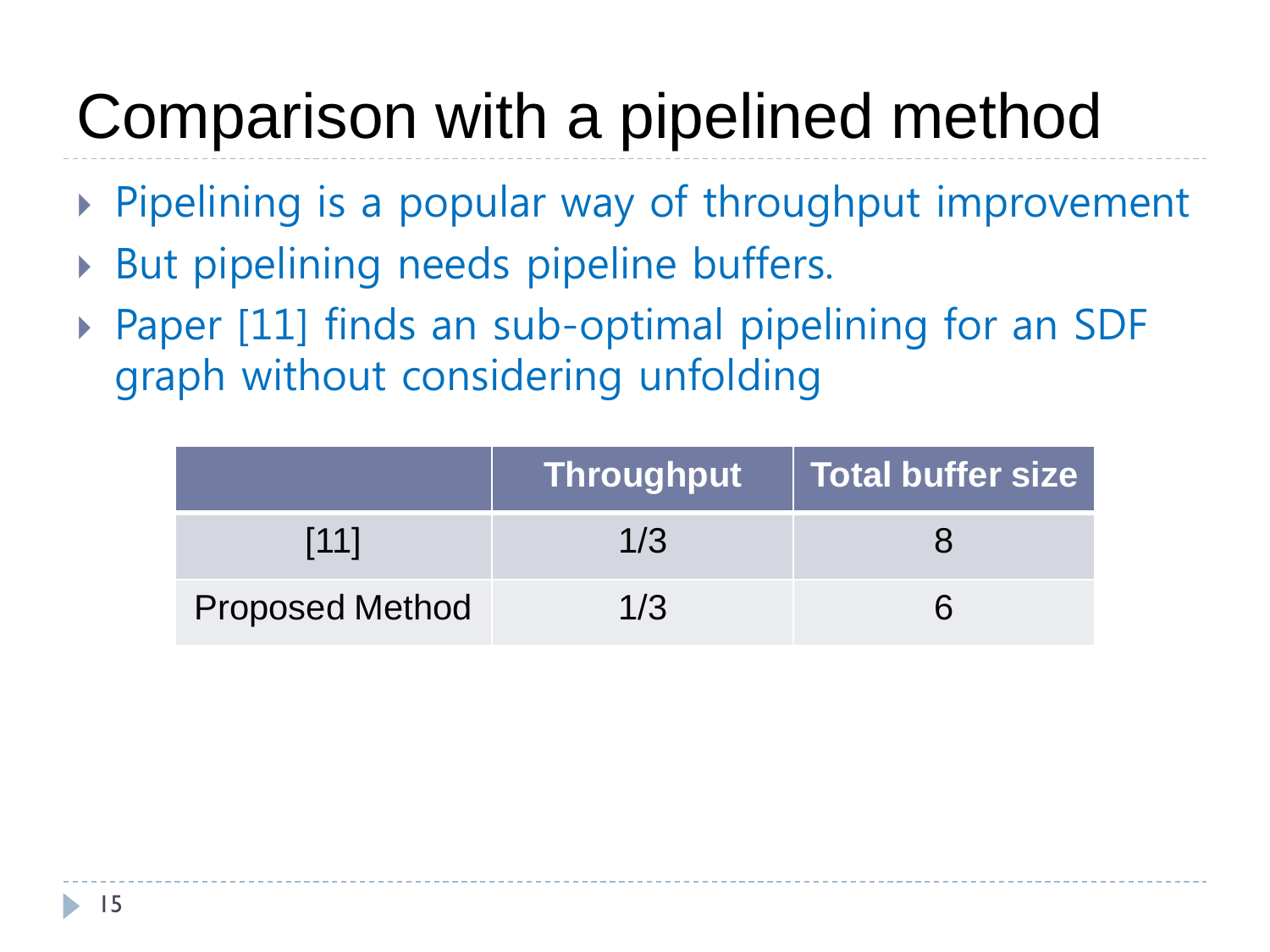# Scalability of the proposed technique

#### **Elapsed time with various input sets**

| $#$ of<br><b>instances</b> | $#$ of<br>processors | $#$ of<br>edges | <b>Throughput</b><br>constraints | <b>Elapsed</b><br>time |
|----------------------------|----------------------|-----------------|----------------------------------|------------------------|
| 30                         | $\mathcal{S}$        | 5               | 1/100                            | 190 s                  |
|                            |                      |                 | $1/44$                           | 192 s                  |
|                            |                      |                 | 1/100                            | 134 s                  |
|                            |                      | 32              | 1/34                             | 133 s                  |
| 100                        | 7                    | 20              | 1/100                            | 1052 s                 |
|                            |                      |                 | 1/75                             | 1059 s                 |
|                            |                      | 54              | 1/100                            | 588 s                  |
|                            |                      |                 | 1/79                             | 665 s                  |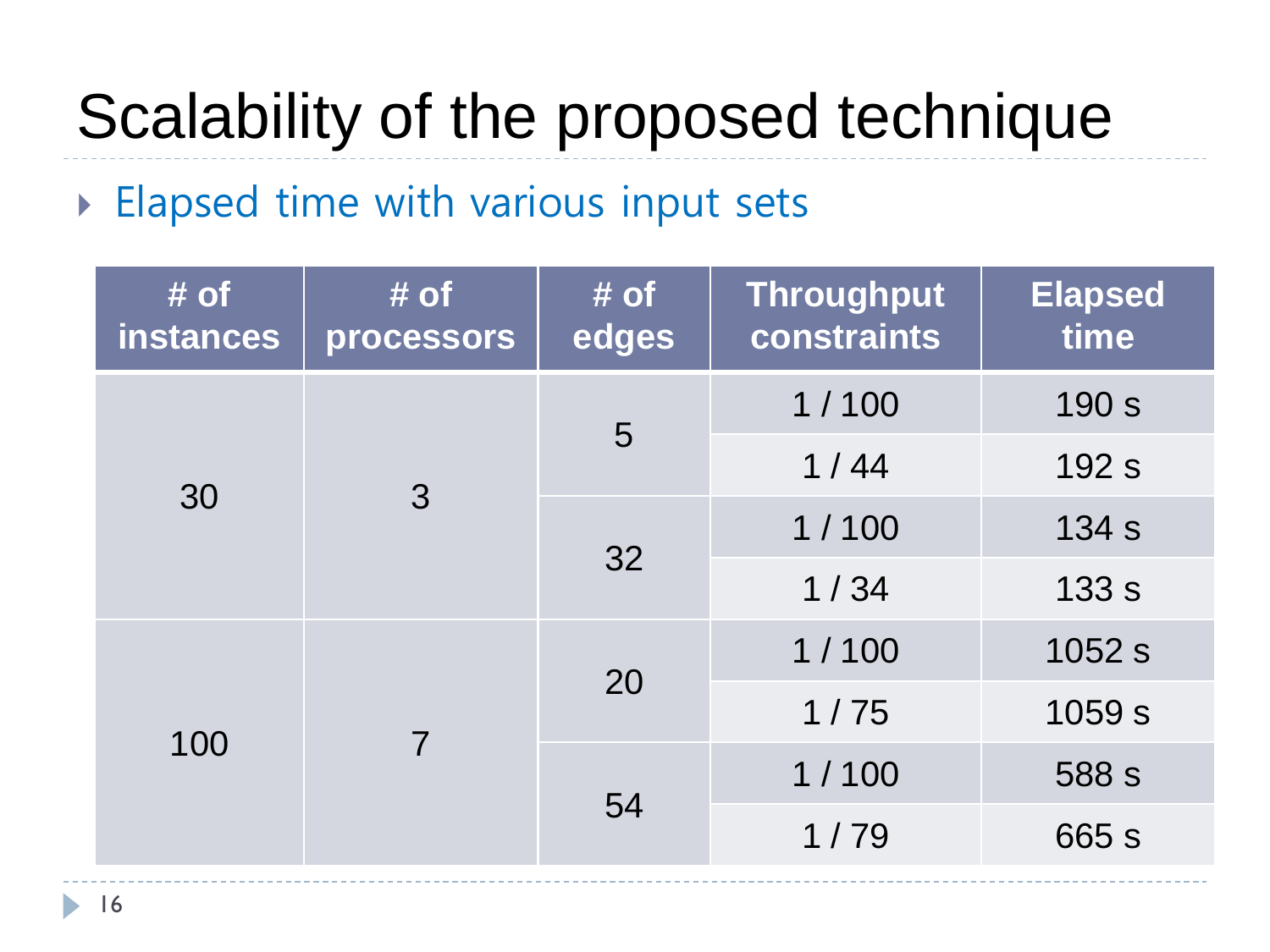### Conclusion

- We propose a static mapping and dynamic scheduling method that has several benefits over static scheduling methods.
- ▶ The proposed GA\_based algorithm minimizes the buffer requirement under the throughput constraints.
- A simple heuristic for priority assignment is also proposed – produces good results
- $\triangleright$  The proposed technique is scalable, while producing near-optimal results.